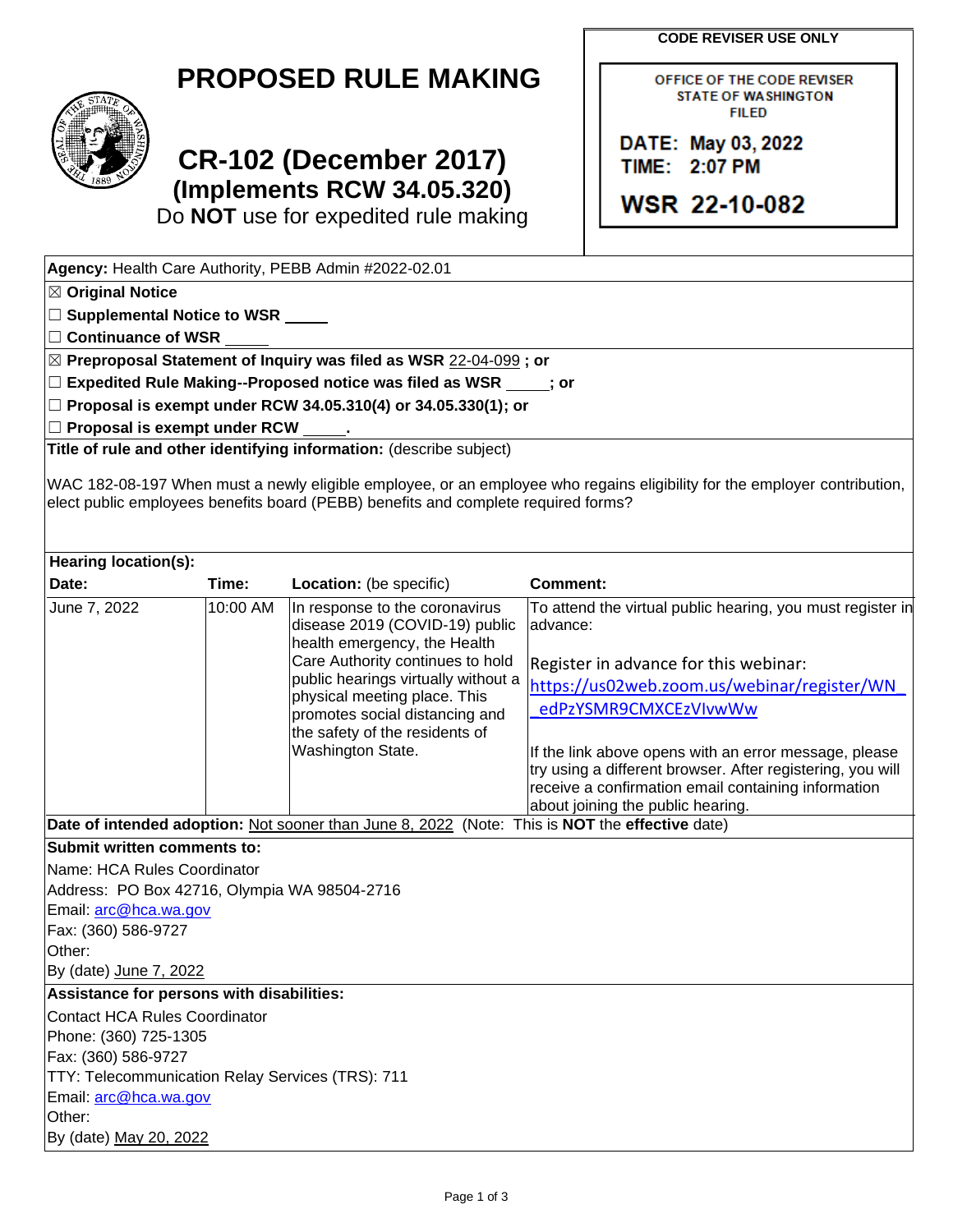| Purpose of the proposal and its anticipated effects, including any changes in existing rules: The purpose of this<br>proposal is to implement policy resolutions to support the Public Employees Benefits Board (PEBB) Program:                       |                                                     |                                                                                                               |                              |  |  |  |  |
|-------------------------------------------------------------------------------------------------------------------------------------------------------------------------------------------------------------------------------------------------------|-----------------------------------------------------|---------------------------------------------------------------------------------------------------------------|------------------------------|--|--|--|--|
| Amended WAC 182-08-197 to implement Policy Resolutions PEBB 2022-01 Employees returning to work from active<br>duty and PEBB 2022-04 Deferring PEBB retiree insurance coverage when the subscriber becomes eligible for the<br>employer contribution. |                                                     |                                                                                                               |                              |  |  |  |  |
|                                                                                                                                                                                                                                                       | Reasons supporting proposal: See purpose statement. |                                                                                                               |                              |  |  |  |  |
|                                                                                                                                                                                                                                                       |                                                     |                                                                                                               |                              |  |  |  |  |
|                                                                                                                                                                                                                                                       |                                                     |                                                                                                               |                              |  |  |  |  |
|                                                                                                                                                                                                                                                       |                                                     | Statutory authority for adoption: RCW 41.05.021, 41.05.160, Policy Resolutions PEBB 2022-01 and PEBB 2022-04. |                              |  |  |  |  |
|                                                                                                                                                                                                                                                       |                                                     |                                                                                                               |                              |  |  |  |  |
|                                                                                                                                                                                                                                                       | Statute being implemented: RCW 41.05.021, 41.05.160 |                                                                                                               |                              |  |  |  |  |
| Is rule necessary because of a:                                                                                                                                                                                                                       |                                                     |                                                                                                               |                              |  |  |  |  |
| Federal Law?                                                                                                                                                                                                                                          |                                                     |                                                                                                               | Yes<br>$\boxtimes$ No        |  |  |  |  |
|                                                                                                                                                                                                                                                       | <b>Federal Court Decision?</b>                      |                                                                                                               | $\Box$ Yes<br>$\boxtimes$ No |  |  |  |  |
| <b>State Court Decision?</b>                                                                                                                                                                                                                          |                                                     |                                                                                                               | $\Box$ Yes<br>$\boxtimes$ No |  |  |  |  |
| If yes, CITATION:                                                                                                                                                                                                                                     |                                                     |                                                                                                               |                              |  |  |  |  |
| matters: N/A                                                                                                                                                                                                                                          |                                                     | Agency comments or recommendations, if any, as to statutory language, implementation, enforcement, and fiscal |                              |  |  |  |  |
|                                                                                                                                                                                                                                                       |                                                     |                                                                                                               |                              |  |  |  |  |
|                                                                                                                                                                                                                                                       |                                                     |                                                                                                               |                              |  |  |  |  |
|                                                                                                                                                                                                                                                       |                                                     | Name of proponent: (person or organization) Health Care Authority                                             | $\Box$ Private               |  |  |  |  |
|                                                                                                                                                                                                                                                       |                                                     |                                                                                                               | $\Box$ Public                |  |  |  |  |
|                                                                                                                                                                                                                                                       |                                                     |                                                                                                               | ⊠ Governmental               |  |  |  |  |
|                                                                                                                                                                                                                                                       | Name of agency personnel responsible for:           |                                                                                                               |                              |  |  |  |  |
|                                                                                                                                                                                                                                                       | Name                                                | Office Location                                                                                               | Phone                        |  |  |  |  |
| Drafting:                                                                                                                                                                                                                                             | Stella Ng                                           | PO Box 42716, Olympia WA 98504-2716                                                                           | 360-725-0883                 |  |  |  |  |
| Implementation:                                                                                                                                                                                                                                       | <b>Barbara Scott</b>                                | PO Box 42716, Olympia WA 98504-2716                                                                           | 360-725-0830                 |  |  |  |  |
| Enforcement:                                                                                                                                                                                                                                          | Jean Bui                                            | PO Box 42716, Olympia WA 98504-2716                                                                           | 360-725-1858                 |  |  |  |  |
| If yes, insert statement here:                                                                                                                                                                                                                        |                                                     | Is a school district fiscal impact statement required under RCW 28A.305.135?                                  | $\Box$ Yes<br>$\boxtimes$ No |  |  |  |  |
|                                                                                                                                                                                                                                                       |                                                     |                                                                                                               |                              |  |  |  |  |
|                                                                                                                                                                                                                                                       |                                                     | The public may obtain a copy of the school district fiscal impact statement by contacting:                    |                              |  |  |  |  |
| Name:                                                                                                                                                                                                                                                 |                                                     |                                                                                                               |                              |  |  |  |  |
| Address:                                                                                                                                                                                                                                              |                                                     |                                                                                                               |                              |  |  |  |  |
| Phone:                                                                                                                                                                                                                                                |                                                     |                                                                                                               |                              |  |  |  |  |
| Fax:<br>TTY:                                                                                                                                                                                                                                          |                                                     |                                                                                                               |                              |  |  |  |  |
| Email:                                                                                                                                                                                                                                                |                                                     |                                                                                                               |                              |  |  |  |  |
| Other:                                                                                                                                                                                                                                                |                                                     |                                                                                                               |                              |  |  |  |  |
|                                                                                                                                                                                                                                                       |                                                     |                                                                                                               |                              |  |  |  |  |
| Is a cost-benefit analysis required under RCW 34.05.328?<br>$\Box$ Yes: A preliminary cost-benefit analysis may be obtained by contacting:                                                                                                            |                                                     |                                                                                                               |                              |  |  |  |  |
| Name:                                                                                                                                                                                                                                                 |                                                     |                                                                                                               |                              |  |  |  |  |
| Address:                                                                                                                                                                                                                                              |                                                     |                                                                                                               |                              |  |  |  |  |
| Phone:                                                                                                                                                                                                                                                |                                                     |                                                                                                               |                              |  |  |  |  |
|                                                                                                                                                                                                                                                       |                                                     |                                                                                                               |                              |  |  |  |  |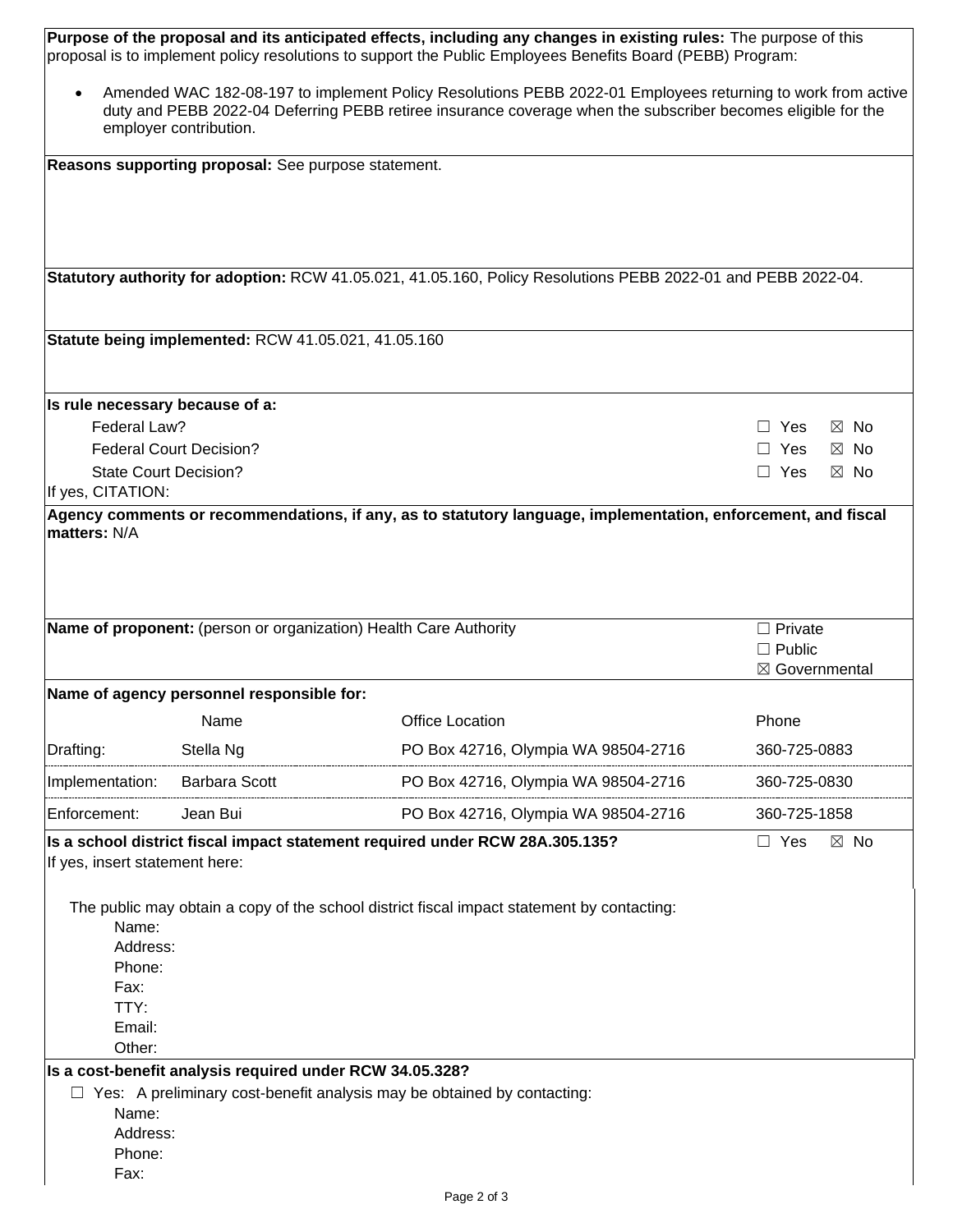|                                                                                                                                                                                                                                                                                                                                                                                                                                                                                                                                                      | TTY:<br>Email:                                                                                                                                                                                    |         |                                                                                                                          |  |  |  |  |  |
|------------------------------------------------------------------------------------------------------------------------------------------------------------------------------------------------------------------------------------------------------------------------------------------------------------------------------------------------------------------------------------------------------------------------------------------------------------------------------------------------------------------------------------------------------|---------------------------------------------------------------------------------------------------------------------------------------------------------------------------------------------------|---------|--------------------------------------------------------------------------------------------------------------------------|--|--|--|--|--|
| Other:<br>Please explain: RCW 34.05.328 does not apply to Health Care Authority rules unless requested by the Joint<br>$\boxtimes$ No:                                                                                                                                                                                                                                                                                                                                                                                                               |                                                                                                                                                                                                   |         |                                                                                                                          |  |  |  |  |  |
|                                                                                                                                                                                                                                                                                                                                                                                                                                                                                                                                                      | Administrative Rules Review Committee or applied voluntarily.                                                                                                                                     |         |                                                                                                                          |  |  |  |  |  |
| Regulatory Fairness Act Cost Considerations for a Small Business Economic Impact Statement:                                                                                                                                                                                                                                                                                                                                                                                                                                                          |                                                                                                                                                                                                   |         |                                                                                                                          |  |  |  |  |  |
|                                                                                                                                                                                                                                                                                                                                                                                                                                                                                                                                                      | This rule proposal, or portions of the proposal, may be exempt from requirements of the Regulatory Fairness Act (see<br>chapter 19.85 RCW). Please check the box for any applicable exemption(s): |         |                                                                                                                          |  |  |  |  |  |
| This rule proposal, or portions of the proposal, is exempt under RCW 19.85.061 because this rule making is being<br>adopted solely to conform and/or comply with federal statute or regulations. Please cite the specific federal statute or<br>regulation this rule is being adopted to conform or comply with, and describe the consequences to the state if the rule is not<br>adopted.<br>Citation and description:<br>$\Box$ This rule proposal, or portions of the proposal, is exempt because the agency has completed the pilot rule process |                                                                                                                                                                                                   |         |                                                                                                                          |  |  |  |  |  |
|                                                                                                                                                                                                                                                                                                                                                                                                                                                                                                                                                      | defined by RCW 34.05.313 before filing the notice of this proposed rule.                                                                                                                          |         |                                                                                                                          |  |  |  |  |  |
|                                                                                                                                                                                                                                                                                                                                                                                                                                                                                                                                                      | adopted by a referendum.                                                                                                                                                                          |         | This rule proposal, or portions of the proposal, is exempt under the provisions of RCW 15.65.570(2) because it was       |  |  |  |  |  |
|                                                                                                                                                                                                                                                                                                                                                                                                                                                                                                                                                      | $\Box$ This rule proposal, or portions of the proposal, is exempt under RCW 19.85.025(3). Check all that apply:                                                                                   |         |                                                                                                                          |  |  |  |  |  |
| $\Box$                                                                                                                                                                                                                                                                                                                                                                                                                                                                                                                                               | RCW 34.05.310 (4)(b)                                                                                                                                                                              | $\Box$  | RCW 34.05.310 (4)(e)                                                                                                     |  |  |  |  |  |
|                                                                                                                                                                                                                                                                                                                                                                                                                                                                                                                                                      | (Internal government operations)                                                                                                                                                                  |         | (Dictated by statute)                                                                                                    |  |  |  |  |  |
| П                                                                                                                                                                                                                                                                                                                                                                                                                                                                                                                                                    | RCW 34.05.310 (4)(c)                                                                                                                                                                              | $\perp$ | RCW 34.05.310 (4)(f)                                                                                                     |  |  |  |  |  |
|                                                                                                                                                                                                                                                                                                                                                                                                                                                                                                                                                      | (Incorporation by reference)                                                                                                                                                                      |         | (Set or adjust fees)                                                                                                     |  |  |  |  |  |
| $\Box$                                                                                                                                                                                                                                                                                                                                                                                                                                                                                                                                               | RCW 34.05.310 (4)(d)                                                                                                                                                                              | П       | RCW 34.05.310 (4)(g)                                                                                                     |  |  |  |  |  |
|                                                                                                                                                                                                                                                                                                                                                                                                                                                                                                                                                      | (Correct or clarify language)                                                                                                                                                                     |         | (i) Relating to agency hearings; or (ii) process                                                                         |  |  |  |  |  |
|                                                                                                                                                                                                                                                                                                                                                                                                                                                                                                                                                      |                                                                                                                                                                                                   |         | requirements for applying to an agency for a license<br>or permit)                                                       |  |  |  |  |  |
|                                                                                                                                                                                                                                                                                                                                                                                                                                                                                                                                                      | $\Box$ This rule proposal, or portions of the proposal, is exempt under RCW $\_\_\_\_\_\,.$<br>Explanation of exemptions, if necessary:                                                           |         |                                                                                                                          |  |  |  |  |  |
|                                                                                                                                                                                                                                                                                                                                                                                                                                                                                                                                                      | COMPLETE THIS SECTION ONLY IF NO EXEMPTION APPLIES                                                                                                                                                |         |                                                                                                                          |  |  |  |  |  |
|                                                                                                                                                                                                                                                                                                                                                                                                                                                                                                                                                      |                                                                                                                                                                                                   |         | If the proposed rule is not exempt, does it impose more-than-minor costs (as defined by RCW 19.85.020(2)) on businesses? |  |  |  |  |  |
|                                                                                                                                                                                                                                                                                                                                                                                                                                                                                                                                                      |                                                                                                                                                                                                   |         | ⊠ No Briefly summarize the agency's analysis showing how costs were calculated. These rules do not apply to small        |  |  |  |  |  |
| businesses.<br>Calculations show the rule proposal likely imposes more-than-minor cost to businesses, and a small business<br>$\Box$ Yes<br>economic impact statement is required. Insert statement here:                                                                                                                                                                                                                                                                                                                                            |                                                                                                                                                                                                   |         |                                                                                                                          |  |  |  |  |  |
|                                                                                                                                                                                                                                                                                                                                                                                                                                                                                                                                                      | The public may obtain a copy of the small business economic impact statement or the detailed cost calculations by<br>contacting:                                                                  |         |                                                                                                                          |  |  |  |  |  |
|                                                                                                                                                                                                                                                                                                                                                                                                                                                                                                                                                      | Name:                                                                                                                                                                                             |         |                                                                                                                          |  |  |  |  |  |
|                                                                                                                                                                                                                                                                                                                                                                                                                                                                                                                                                      | Address:                                                                                                                                                                                          |         |                                                                                                                          |  |  |  |  |  |
|                                                                                                                                                                                                                                                                                                                                                                                                                                                                                                                                                      | Phone:                                                                                                                                                                                            |         |                                                                                                                          |  |  |  |  |  |
|                                                                                                                                                                                                                                                                                                                                                                                                                                                                                                                                                      | Fax:                                                                                                                                                                                              |         |                                                                                                                          |  |  |  |  |  |
|                                                                                                                                                                                                                                                                                                                                                                                                                                                                                                                                                      | TTY:                                                                                                                                                                                              |         |                                                                                                                          |  |  |  |  |  |
|                                                                                                                                                                                                                                                                                                                                                                                                                                                                                                                                                      | Email:<br>Other:                                                                                                                                                                                  |         |                                                                                                                          |  |  |  |  |  |
|                                                                                                                                                                                                                                                                                                                                                                                                                                                                                                                                                      |                                                                                                                                                                                                   |         |                                                                                                                          |  |  |  |  |  |
| Date: May 3, 2022                                                                                                                                                                                                                                                                                                                                                                                                                                                                                                                                    |                                                                                                                                                                                                   |         | Signature:                                                                                                               |  |  |  |  |  |
| Name: Wendy Barcus                                                                                                                                                                                                                                                                                                                                                                                                                                                                                                                                   |                                                                                                                                                                                                   |         |                                                                                                                          |  |  |  |  |  |
| sendy prouse<br><b>Title: HCA Rules Coordinator</b>                                                                                                                                                                                                                                                                                                                                                                                                                                                                                                  |                                                                                                                                                                                                   |         |                                                                                                                          |  |  |  |  |  |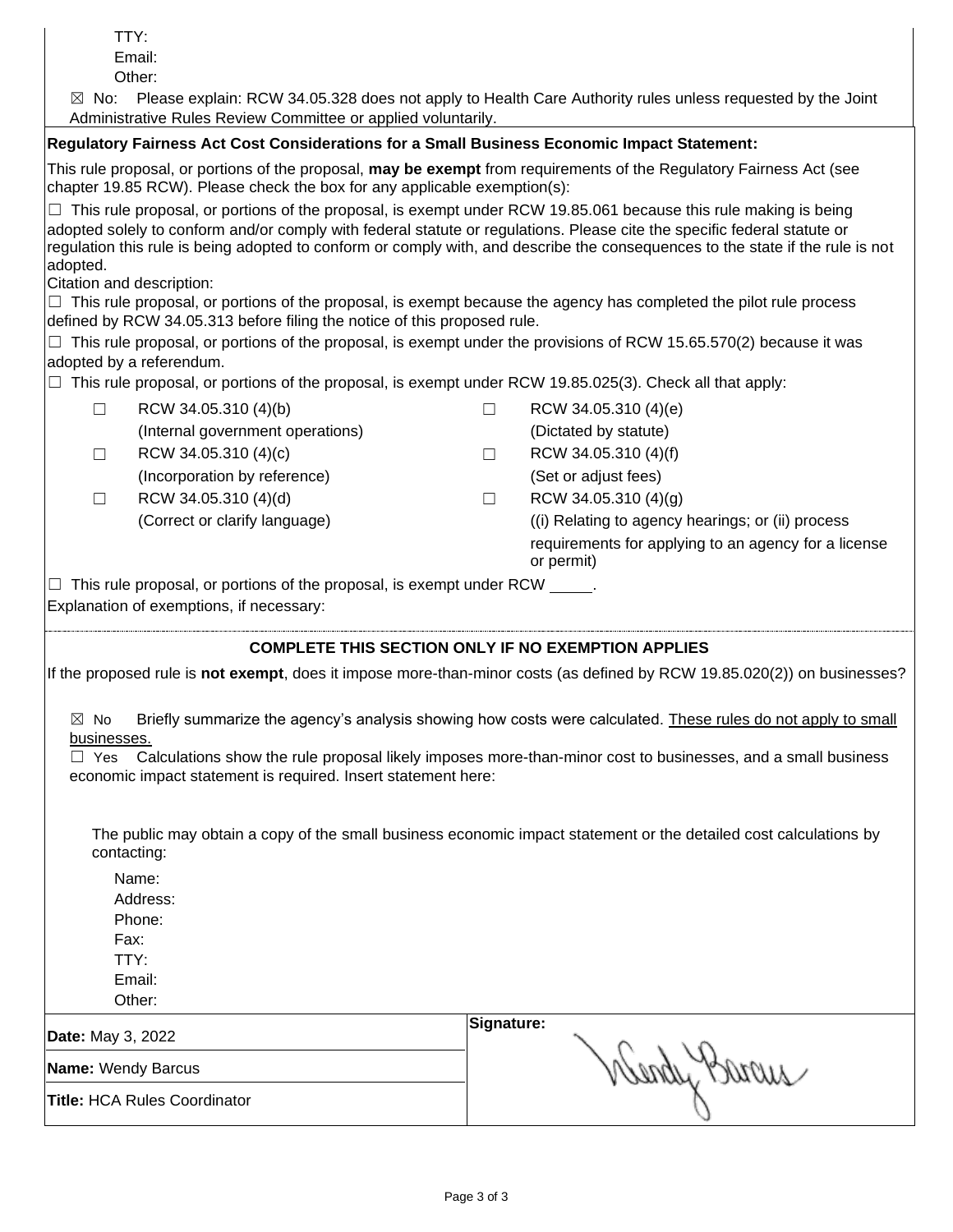AMENDATORY SECTION (Amending WSR 21-13-103, filed 6/18/21, effective 1/1/22)

**WAC 182-08-197 When must a newly eligible employee, or an employee who regains eligibility for the employer contribution, elect public employees benefits board (PEBB) benefits and complete required forms?** An employee who is newly eligible or who regains eligibility for the employer contribution toward public employees benefits board (PEBB) benefits enrolls as described in this section.

(1) When an employee is newly eligible for PEBB benefits:

(a) An employee must complete the required forms indicating their enrollment elections, including an election to waive enrollment provided the employee is eligible to waive as described in WAC 182-12-128. The required forms must be returned to the employee's employing agency or contracted vendor. Their employing agency or contracted vendor must receive the forms no later than  $((\text{thirty-one}))$  31 days after the employee becomes eligible for PEBB benefits under WAC 182-12-114.

(i) An employee may enroll in supplemental life insurance up to the guaranteed issue coverage amount without evidence of insurability if the required forms are returned to the employee's employing agency or contracted vendor as required. An employee may apply for enrollment in supplemental life insurance over the guaranteed issue coverage amount at any time during the calendar year by submitting the required form to the contracted vendor for approval. For an employee who requests a change in their supplemental life insurance after the election period described in this subsection, the change begins the first day of the month following the date the contracted vendor approves the request. An employee may enroll in supplemental accidental death and dismemberment (AD&D) insurance at any time during the calendar year without evidence of insurability by submitting the required form to the contracted vendor.

(ii) Employees are enrolled in employee-paid long-term disability (LTD) insurance automatically. An employee may elect to reduce their employee-paid LTD insurance or decline their employee-paid LTD insurance by returning the form to their employing agency. An employee may apply for a change in their employee-paid LTD insurance at any time during the calendar year by submitting the required form to their employing agency or the contracted vendor. For an employee who requests a change in their employee-paid LTD insurance after the election period described in this subsection, the change begins the first day of the month following the date the employing agency receives the required form requesting to reduce or decline the employee-paid LTD insurance, or the day of the month the contracted vendor approves the required form to increase the employee-paid LTD insurance.

(iii) If an employee is eligible to participate in the salary reduction plan (see WAC 182-12-116), the employee will automatically enroll in the premium payment plan upon enrollment in PEBB medical allowing medical premiums to be taken on a pretax basis. To opt out of the premium payment plan, a new employee must complete the required form and return it to their state agency. The form must be received by their state agency no later than (( $\frac{thitty-one}{)}$ ) 31 days after the employee becomes eligible for PEBB benefits.

(iv) If an employee is eligible to participate in the salary reduction plan (see WAC 182-12-116), the employee may enroll in the state's medical flexible spending arrangement (FSA) ((or)), limited purpose FSA, dependent care assistance program (DCAP), or both an FSA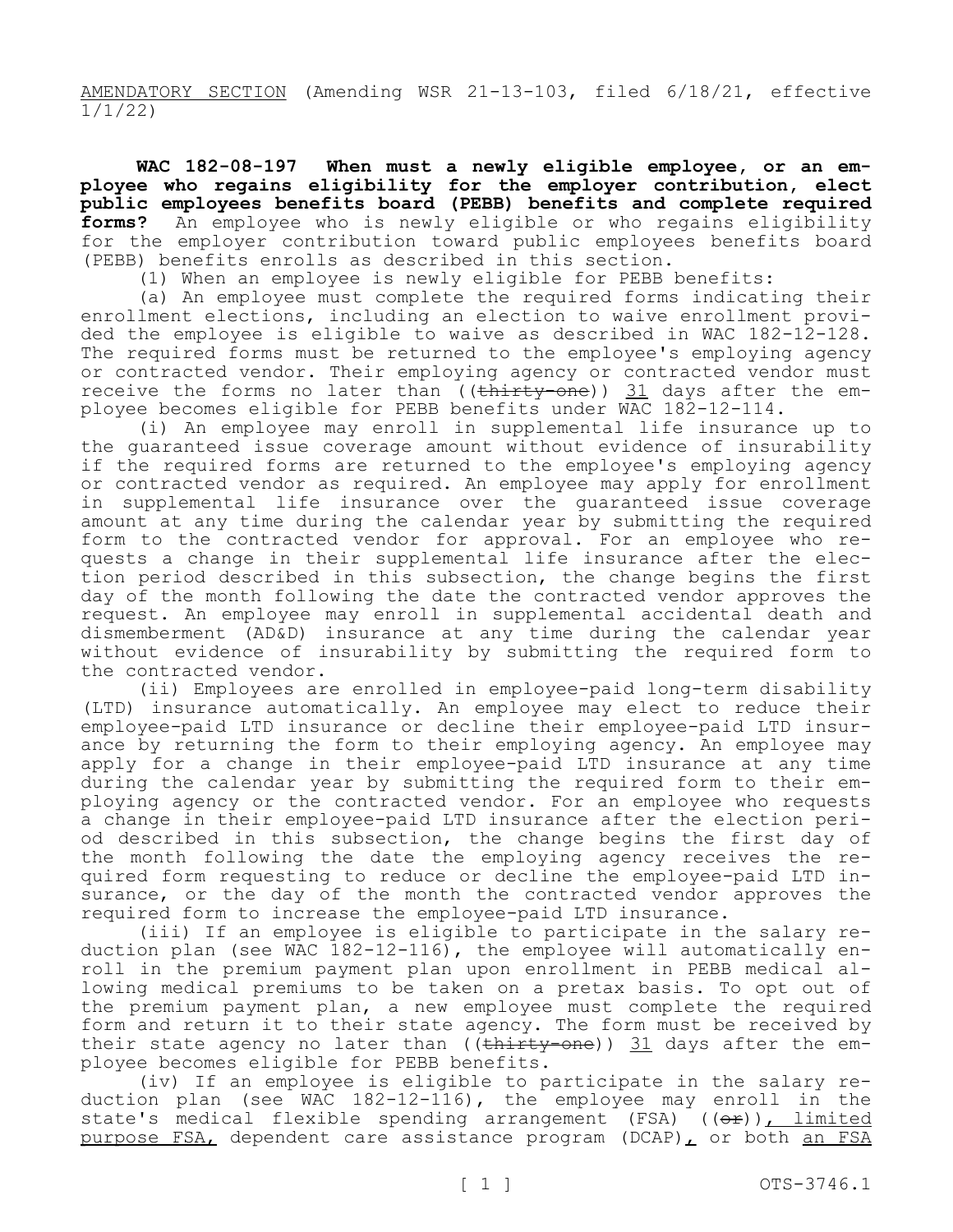and DCAP, except as limited by subsection (4) of this section. To enroll in these PEBB benefits, the employee must return the required form to their state agency. The form must be received by the state agency no later than  $((\text{thirty-one}))$  31 days after the employee becomes eligible for PEBB benefits.

(b) If a newly eligible employee's employing agency, or the authority's contracted vendor in the case of life insurance and AD&D insurance, does not receive the employee's required forms indicating medical, dental, life insurance, AD&D insurance, and LTD insurance elections, and the employee's tobacco use status attestation within ((thirty-one)) 31 days of the employee becoming eligible, their enrollment will be as follows for those elections not received within  $((\text{thirty-one})$ ) 31 days:

(i) A medical plan determined by the health care authority (HCA);

(ii) A dental plan determined by the HCA;

(iii) Basic life insurance;

(iv) Basic AD&D insurance;

(v) Employer-paid LTD insurance and employee-paid LTD insurance;

(vi) Dependents will not be enrolled; and

(vii) A tobacco use premium surcharge will be incurred as described in WAC 182-08-185 (1)(b).

(2) The employer contribution toward PEBB benefits ends according to WAC 182-12-131. When an employee's employment ends, participation in the salary reduction plan ends.

(3) When an employee regains eligibility for the employer contribution toward PEBB benefits, including following a period of leave described in WAC 182-12-133(1), or after being between periods of leave as described in WAC 182-12-142 (1) and (2), or 182-12-131 (3)(e), PEBB medical and dental begin on the first day of the month the employee is in pay status eight or more hours, or the first day of the month in which the quarter or semester begins for faculty who regains eligibility as described in WAC  $182-12-131$  (3)(e).

## Note: When an employee who is called to active duty in the uniformed services under Uniformed Services Employment and Reemployment Rights Act (USERRA) loses eligibility for the employer contribution toward PEBB benefits, they regain eligibility for the employer contribution toward PEBB benefits the day they return from active duty. Employer-paid PEBB benefits will begin the first day of the month in which they return from active duty.

(a) An employee must complete the required forms indicating their enrollment elections, including an election to waive enrollment if the employee chooses to waive enrollment as described in WAC 182-12-128. The required forms must be returned to the employee's employing agency except as described in (d) of this subsection. Forms must be received by the employing agency, life insurance contracted vendor, or AD&D contracted vendor, if required, no later than (( $\text{thirty-one}$ )) 31 days after the employee regains eligibility, except as described in (a)(i) and (b) of this subsection:

(i) An employee who self-paid for supplemental life insurance or supplemental AD&D coverage after losing eligibility will maintain that level of coverage upon return;

(ii) An employee who was eligible to continue supplemental life insurance but discontinued that supplemental coverage must submit evidence of insurability to the contracted vendor if they choose to reenroll when they regain eligibility for the employer contribution;

(iii) An employee who was eligible to continue employee-paid LTD insurance but discontinued that coverage must submit evidence of insurability for employee-paid LTD insurance to the contracted vendor when they regain eligibility for the employer contribution.